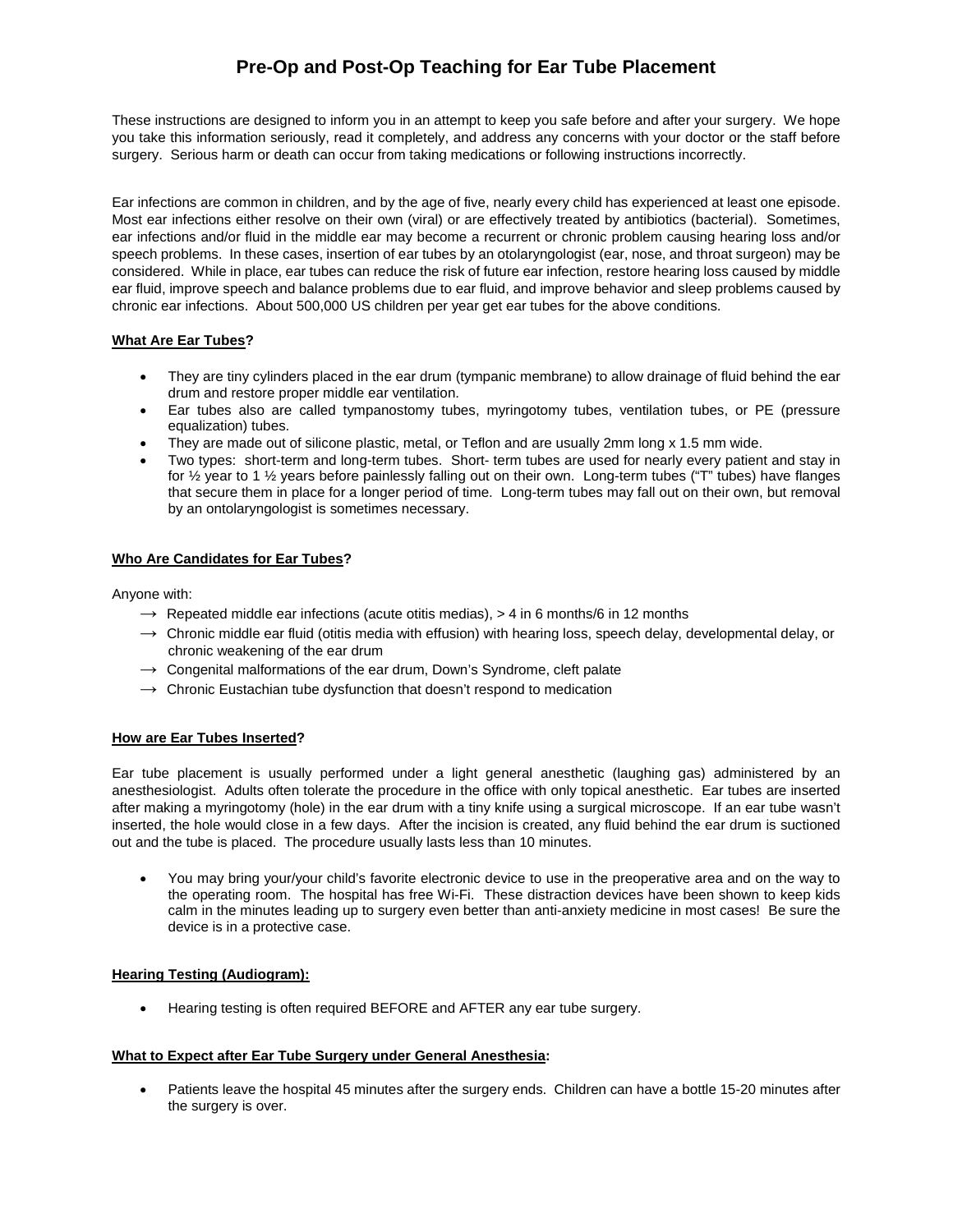# **Pre-Op and Post-Op Teaching for Ear Tube Placement**

- There is little or no postoperative pain, but anesthesia-related grogginess, irritability, and/or nausea may occur for 1-2 hours.
- Hearing loss due to ear fluid is immediately resolved by surgery, and some children will complain normal sounds are too loud.
- Some children may dig their fingers into their ear canals for a few days because things feel "funny."

### **Restrictions after Surgery:**

- Use common sense on when your loved one should return to full activity. Most patients do so by 1-2 days after surgery.
- Ear tubes require no daily maintenance. But please STOP using Q-tips as they only pack wax in the ears, making them hard to examine.
- Ear plugs are recommended after this surgery. This includes while bathing/showering, swimming, and even, diving to 3-4 feet underwater. If ear drainage/infection/pain occurs because of a water exposure, then, prior to any additional water exposure, consider using ear plugs like Doc's Pro Plugs [\(http://www.proplugs.com\)](http://www.proplugs.com/) (a silicone, semi-custom re-useable plug) or the silicone putty type. (Mack's Wax)

### **Post –op Medications:**

- $\rightarrow$  Pain Meds: Pain after surgery is minimal (like an ear infection for about 1 day); use acetaminophen (Tylenol) or ibuprofen (Advil),
- $\rightarrow$  Antibiotic Ear Drops: used to keep the tubes from getting clogged or to treat ongoing infection which may be presented at the time of surgery.
	- o Tips on using Ear Drops correctly:
		- Place the bottle in your pocket for 10 minutes to warm it to body temp (cold drops sting).
		- Place child on his/her side, lying with affected ear up.
		- Put bottle near the ear canal and give it a squeeze to deliver the drops (you often won't be able to count the number).
		- Pump the ear tragus (triangular cartilage in front of ear canal) in and out 5 times to force the drops through to the eardrum and tube. Repeat for other ear if needed.
	- o You may be given a bottle of drops used in surgery. You will use these at home twice daily for the next 8 days. A back-up prescription may be sent to your pharmacy in case you run out or need more in the future.

#### **Possible Complications (from most common to least common):**

- Ear drainage (otorrhea): 10% of children will get this once during the life of their tubes. It's easily treated with ear drops and rarely needs oral antibiotics.
- Ear Tubes which come out too early or stay in too long: 1% of children will have this problem. May require re-insertion or surgical removal for tubes that stay in too long. This can prevent an ear drum perforation.
- Ear Drum Perforation: 0.5% of children will have this problem. It can happen after a tube comes out normally or stays in too long. If the hole doesn't heal in 3 months, it can be patched (via paper patch, myringoplasty or tympanoplasty depending on size).
- Scarring of the ear drum: 5% of children get this. Recurrent ear infections and ear tubes can cause scarring of the ear drum; called tympanosclerosis or myringosclerosis. This is usually only cosmetic and doesn't affect hearing.

### **Follow-up Visits:**

- Ear tubes must be checked **by an otolaryngologist (ENT) every 3 months until they fall out**.
- Ear tubes should fall out on their own after 6-12 months. If not, they may need to be surgically removed to prevent a permanent hole in the ear which will require a more extensive surgical procedure.